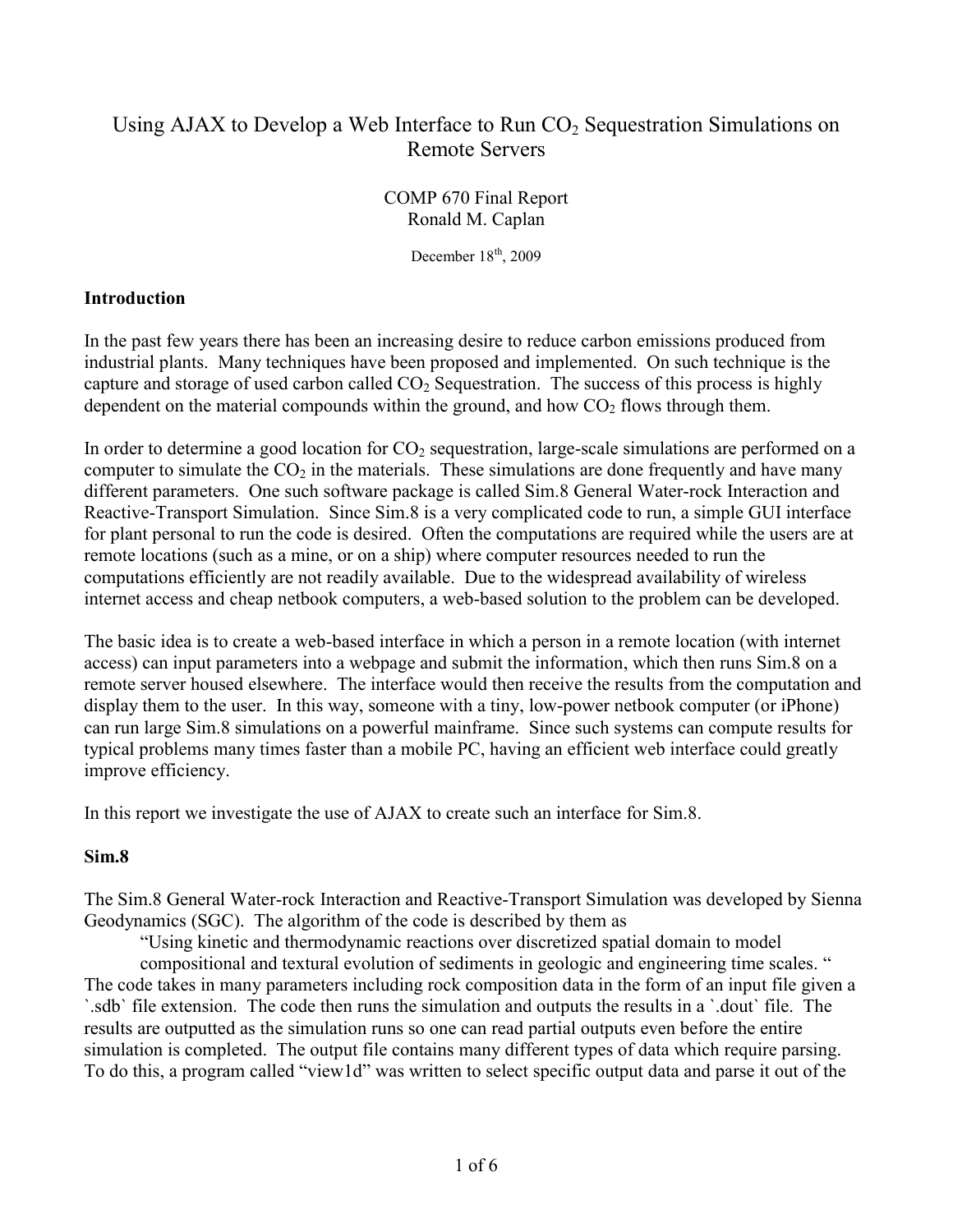.dout file into a two-column ascii file. This file can then be used to plot the results using any plotting program desired.

## **AJAX, NetBeans, and FireBug**

There are several ways to develop a web-interface. One of the more recent developments is called AJAX (Asynchronous Javascript And XML). AJAX has a very large advantage over other webinterfaces because when information is submitted on AJAX, only the minimum information required is sent to the server, and the minimum output is received. This is done through the sending and receiving of SOAP messages. The web page itself is never reloaded, unlike when using form-based webinterfaces. This makes AJAX interfaces very responsive, mimicking the responsiveness of a desktop application.

AJAX applications can be developed with freely available software IDE packages. The IDE package we use is called NetBeans. NetBeans allows a user-friendly application development environment which combines the web-interface JavaScript code, the java application code (which can be programmed to call system commands on the server machine), and CSS style sheets. It also manages servers, and with one command can compile and combine a whole application project and deploy it to a server.

Another free tool that is useful in development is a FireFox plug-in called FireBug. FireBug allows the user to alter style sheets and see immediate results, as well as debug JavaScript code, see SOAP messages, and find errors and bugs in the application.

## **Sim.8 Web Interface and Implementation Details**

Our main task in building a web-interface for Sim.8 is to be able to upload an sdb input file, run Sim.8 and plot the desired results. The status of the interface before we worked on the project was that it could upload sdb files and run Sim.8 but did not return the results. Therefore, our task was to be able to retrieve and plot the results in the web interface.

There are three main components to our AJAX Sim.8 web interface. There is the javascript/HTML code that runs on the user's web browser, then there is the JAVA code which runs on the server and is invoked by SOAP messages (this JAVA code is called a webservice), and finally there is the Sim.8 code executables on the server.

A Sim.8 simulation is run by uploading an sdb file, and selecting the icon on the main interface and clicking on "run" in the pop-up menu. This action sends a SOAP request to a JAVA webservice which contains code to execute Sim.8 on the server with the input file specified. This webservice does not return anything (although returning the process ID would be very useful for future additional functionality). As soon as the Sim.8 code is running, an output file is created.

In order to plot result data from the run, we needed to add javascript code to request a plot/data for the selected run. As mentioned before, the program view1D is required to parse the output file to get specifically desired information. Which information is gathered depends on a menu number in the options for view1D. These menu numbers must be sent by the webpage to the server for retrieval. This is done in the input file's icon menu as seen here: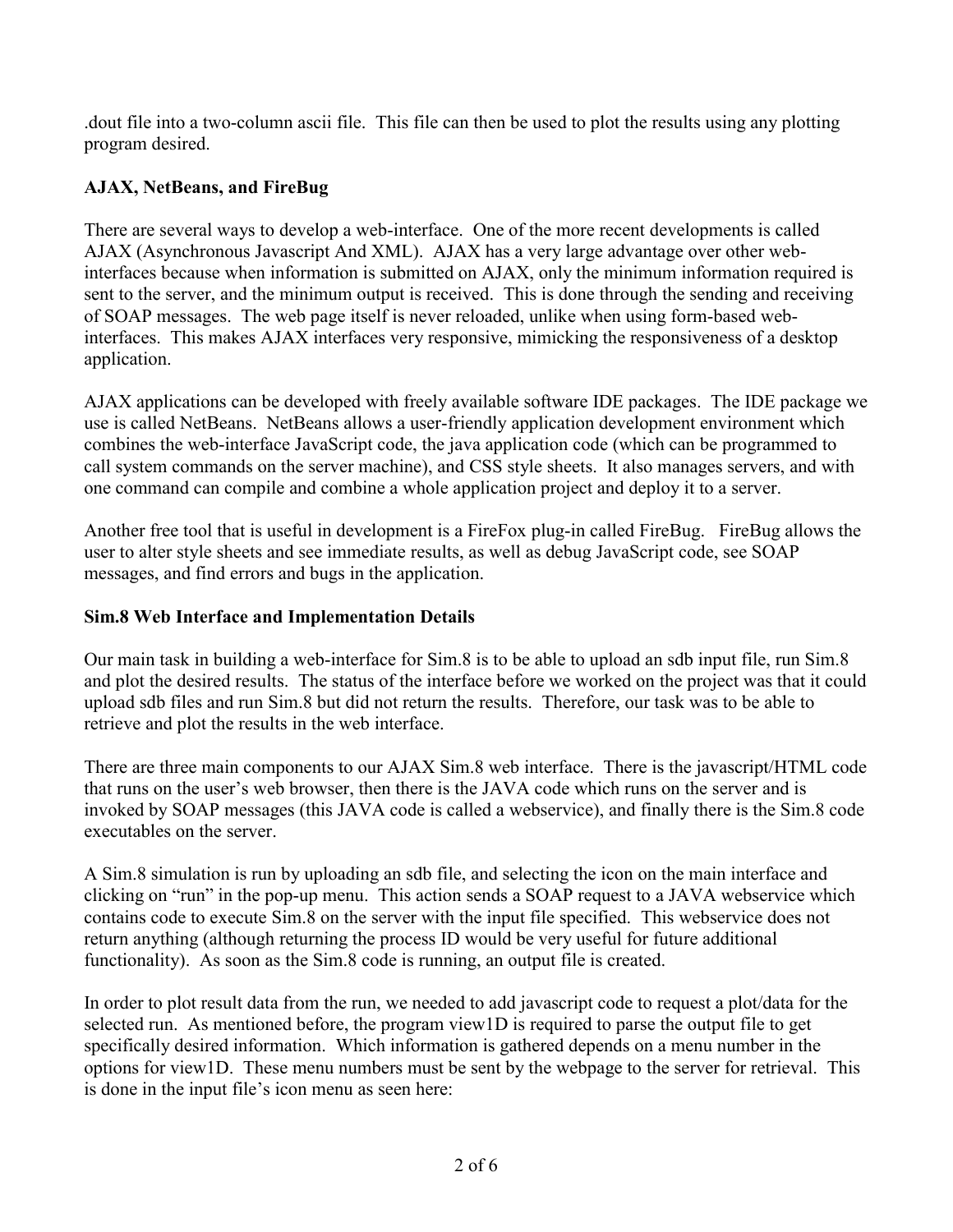| Upload .sdb file |         |                                      |                         |             | <b>General Water-rock Interaction and Reactive-Transport Simulation</b> |             |                |
|------------------|---------|--------------------------------------|-------------------------|-------------|-------------------------------------------------------------------------|-------------|----------------|
| Desktop          | Console | Constants                            | <b>Mineral Kinetics</b> | Equilibrium | <b>Mineral Properties</b>                                               | Calculation | <b>Results</b> |
|                  |         |                                      |                         |             |                                                                         |             |                |
| sdb              |         |                                      |                         |             |                                                                         |             |                |
| CS-              | Run     | Fetch proton (H+) Molarity           |                         |             |                                                                         |             |                |
|                  |         | Fetch hydroxide (OH-) Molarity       |                         |             |                                                                         |             |                |
|                  | Cancel  | Fetch bicarbonate (HCO3â*') Molarity |                         |             |                                                                         |             |                |
| cs1d10.sdb       |         |                                      |                         |             |                                                                         |             |                |
|                  |         |                                      |                         |             |                                                                         |             |                |
| sdb              |         |                                      |                         |             |                                                                         |             |                |
| cs9-ph4a.sdb     |         |                                      |                         |             |                                                                         |             |                |
|                  |         |                                      |                         |             |                                                                         |             |                |
|                  |         |                                      |                         |             |                                                                         |             |                |
| sdb              |         |                                      |                         |             |                                                                         |             |                |

Cur Direction

The javascript code that is run when a "fetch" option is selected can be represented by the following pseudo code:

```
create SOAP request string using input filename, selection #, timestep
SOAP action is set to invoke "getPlotData" webservice
```
The getPlotData webservice refers to JAVA code which retrieves the output data and generates a plot. It does this by executing the exterior program view1D. Unfortunately, view1D only runs in a command line interactive mode, so in order to automatically run it with the desired parameters, we must write a shell script with the command sequence to accomplish our task. This shell script has a .sh extension.

The view1D program only gets us a two column ascii file of the desired output. There are a few different strategies to be able to show this data as a plot on the web interface. The approach we use here is to generate a plot image and then reference the image on the web interface, causing the new plot to appear. To do this we add commands in the .sh script file to run GNUplot on the output of view1D which generates a 1D plot in jpeg format and stores the image in the OUTPUT directory within the web interface files folder. Our script thus takes the form: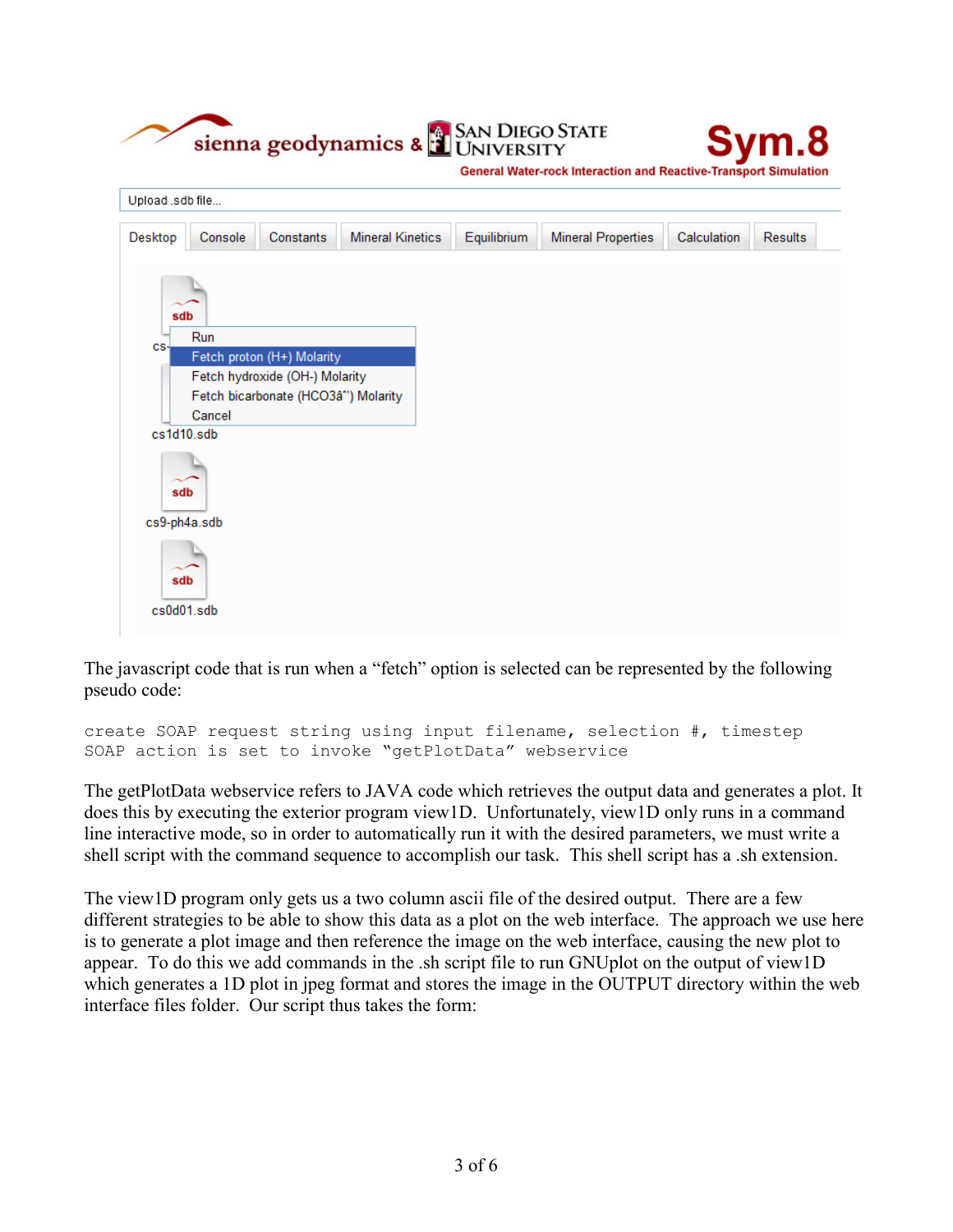```
#!/bin/bash
cd /opt/glassfish/domains/domain1/applications/j2ee-modules/rmc Sim8/sdb/
BASENAME='/bin/basename $1 .sdb'
FILE="OUTPUT/$BASENAME"
if [ ! -f $FILE.dout ]; then
    echo "file $BASENAME.dout not found in the OUTPUT directory"
    exit -1fi
/usr/local/bin/view1d <<!
SFILE
lo.
h.
|520
\vert3
|53O.
-1\overline{0}XFILE="xsp2.*d.t3.*dxy3.*dz3.*d.xgraph"
if [ -f $XFILE ]; then
    /bin/mv $XFILE ${FILE} ${2} ${3}.xgraph
else
    echo "file xsp2.*d.t3.*dxy3.*dz3.*d.xgraph not found"
    exit -2fi
PLOTFILEIN=\"${FILE}_$2_$3.xgraph\"
PLOTFILEOUT=\"${FILE} $2 $3.jpg\"
#PLOTFILE=\"OUTPUT/testdata\'
#PLOTFILE=\"OUTPUT/cs1d10 60 1.xgraph\"
/usr/bin/gnuplot <<!
set terminal jpeg
set output $PLOTFILEOUT
set size ratio .63662
plot $PLOTFILEIN title "Data" w lines
quit
```
Many more options are available for GNUplot, and these options should be exploited in future updates. The JAVA code to execute this script is:

```
String[] cmdarray = {"/bin/bash", 
"/opt/glassfish/domains/domain1/applications/j2ee-
modules/rmc Sim8/view1d.sh", filename, Integer.toString(parameter),
Integer.toString(timestep)};
process = runTime.exec(cmdarray, [], co2seqDir1);
  int i = process.waitFor();
```
The waitfor() command makes sure that the process finishes before more JAVA code is executed. Once the process does finish (and hence there is a view1D ascii file and a jpeg image), we use a file reader to store the data for the view1D file in a string and send that string back to the web interface.

In the web interface, special javascript code is used to detect a SOAP response (when the data is sent back) and displays the jpeg image and the data as follows: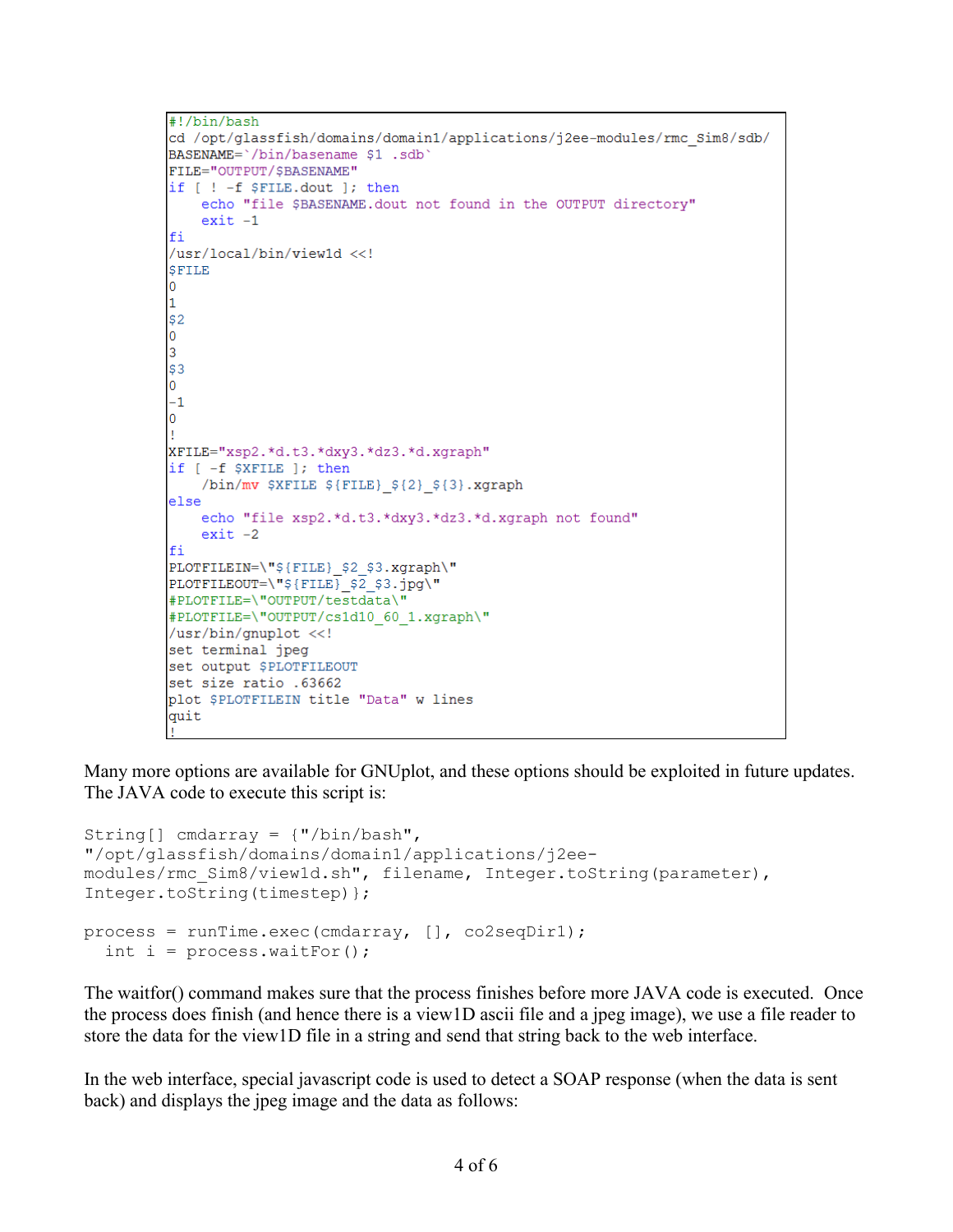```
load: function(response){
   var returnTag = response.getElementsByTagName("return");
   dojo.forEach(returnTag, function(oneEntry, index, array) {
   children = oneEntry.childNodes;
   returnData = '';
   for(var i=0; i<children.length; i++) {
       returnData += children[i].nodeValue; 
   }
   textbox = document.getElementById("ResultData");
   textbox.innerHTML = returnData;
   var imagesrc = 
         'http://co2seq.sdsu.edu/rmc_Sim8/sdb/OUTPUT/'+filename.substring(0, 
          filename.length - 4)+'_'+parameter+'_'+timestep+'.jpg';
  oThis.refreshImage("MainImage",imagesrc);
```
where "refreshImage" simply sets the "src" member of the "MainImage" to the new image source string.

An example of a resulting plot is given here: